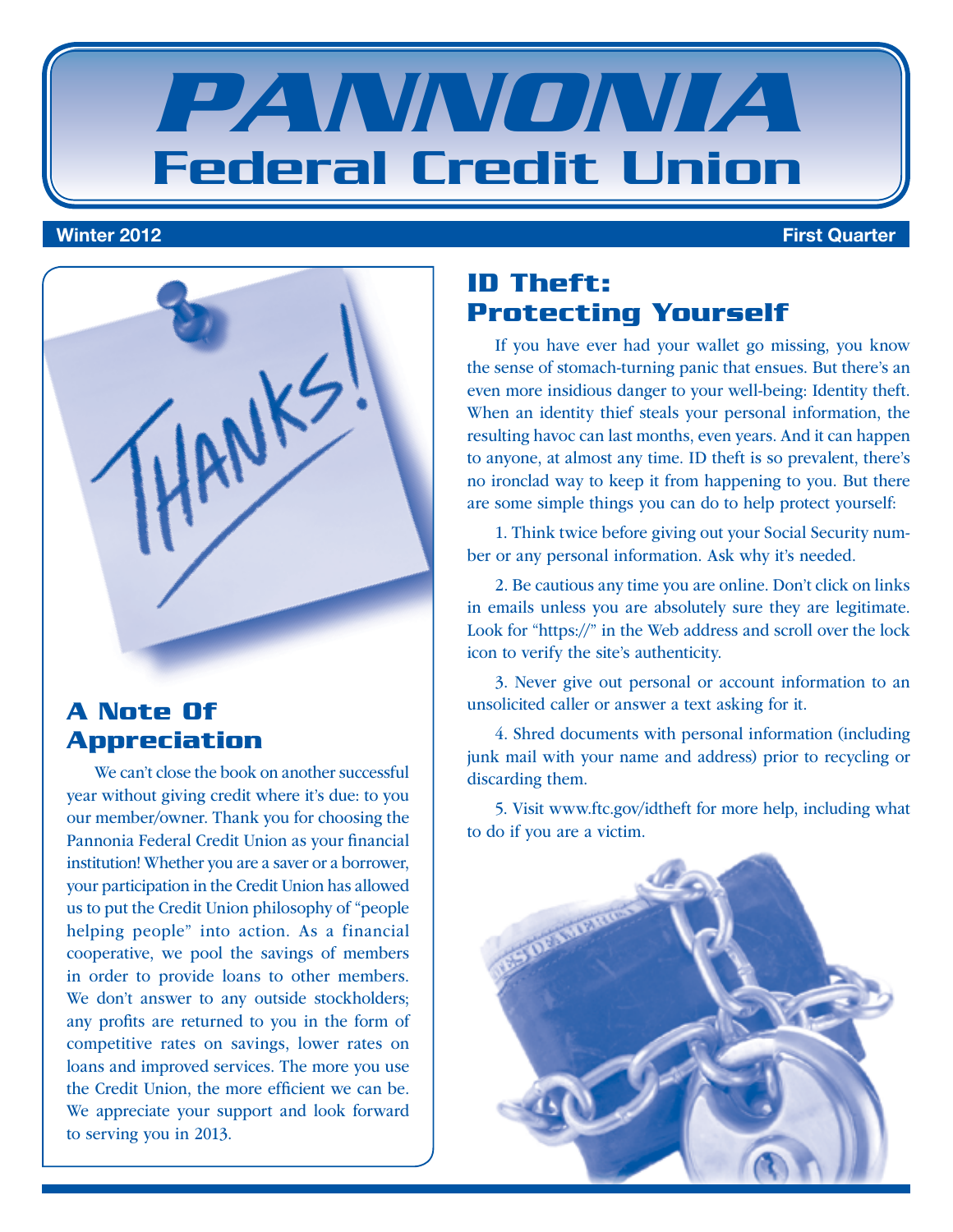#### **Tips From IRS This Tax Season**

Be sure to protect yourself against ID theft and other scams during tax filing season. Scammers attempt to use the name or logo of the IRS to obtain your personal information. To keep your information safe, follow these simple guidelines:

\* IRS will never use e-mail to initiate contact with taxpayers about their accounts.

\* If you receive an e-mail promising you a tax refund, delete it immediately without opening it.

\* IRS employees do not reach out to taxpayers by e-mail or phone. Refunds

 **Note:**

and audits are sent by way of mail. If IRS communications are not coming by the United States Post Office, be very skeptical.

\* Never open unsolicited messages claiming to come from IRS.

\* If you have any questions and need to confirm if something is coming from the IRS, call them directly at 1-800-829-1040.



During the bad<br>weather, please call<br>the credit union at (215) 364-9900 to make sure what time the credit union will be opening.

#### **We Have The Key To Your New Ride**

Whether you are just starting to browse auto dealer sites and the classifieds or are out there kicking the tires, we have the key to your new ride. When you come to the Pannonia Federal Credit Union to get your pre-approved vehicle loan, you eliminate one of the uncertainties of the buying process. You're free to shop around as though you were a cash buyer. You're not limited to any certain make or model that's eligible for the dealer's "special" financing. Often these are the vehicles that are not selling well, and while one of them may be what you are looking for in an auto, why limit your options?

It's best to keep how you will pay for any vehicle you're interested in under your hat, however. Financing is a profit center for dealers and if you indicate you have already taken care of your loan, the dealer may try to make up any lost income somewhere else in the negotiation. Our vehicle loan rates are great, so whether you're shopping for a new car, or one that's new to you, see the Pannonia Federal Credit Union first.





How beautiful a day can be when kindness touches it!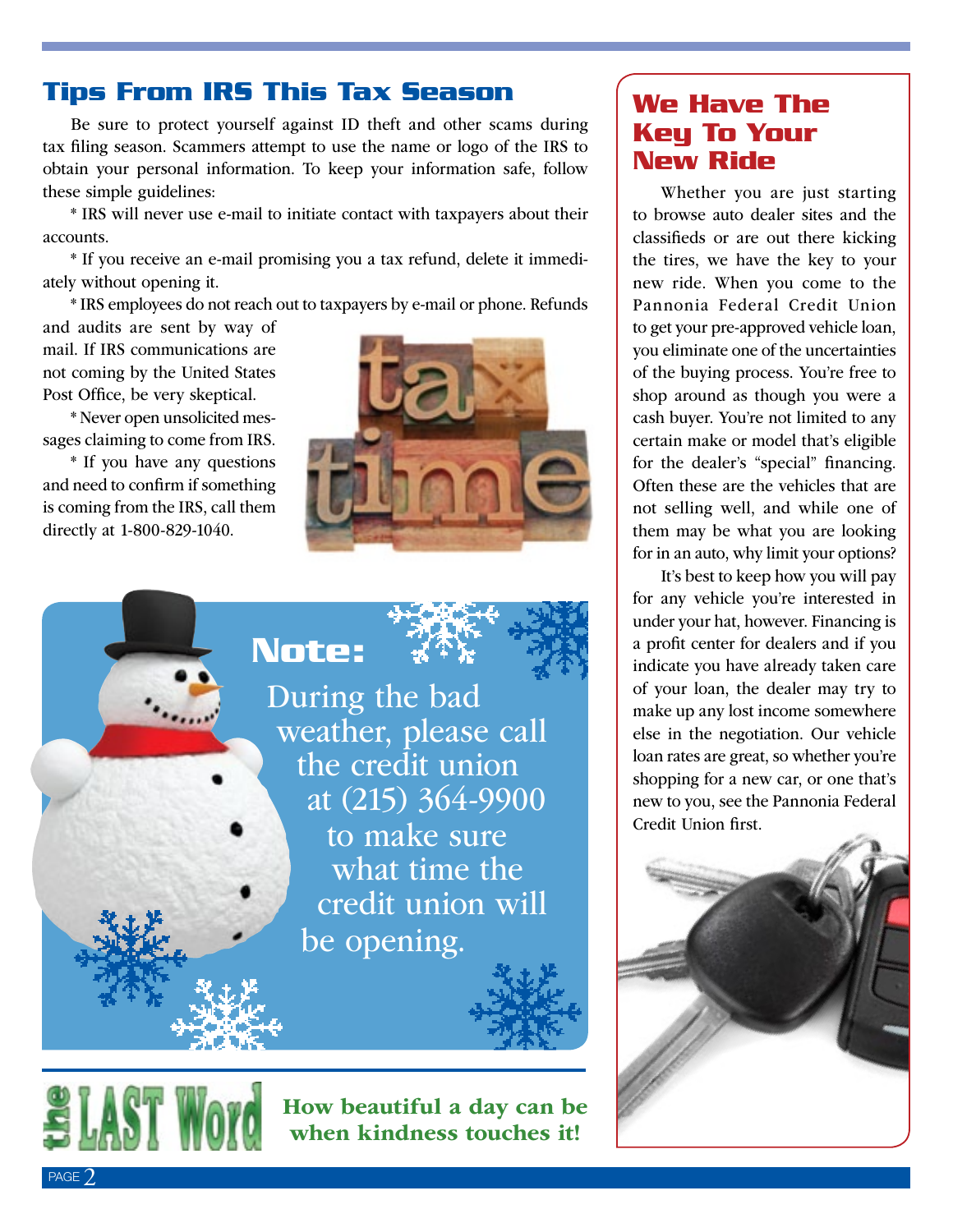## **Calendar of Events 2013**



Π

I

I Ī Ï Ï

*The credit union will be closed in observance of Martin Luther King Jr. Day*





*The credit union will be closed in observance of Presidents Day*





*Begins Monday, March 25, 2013 The credit union will be closing at 2 PM on Monday, March 25, 2013 and closed on Tuesday and Wednesday, March 26th and 27th, 2013*



NCUA

Your Savings At The Credit Union Are Insured To At Least \$250,000

### **Moving or Have a Name Change?**

Are your records up to date? It's important you keep all your Credit Union information accurate. That includes your address, phone number, and e-mail address. If you have recently moved, or are planning a move, let us know. We want to make sure all communication and important notices from the credit union reach you on time. For your security, change of address requests must be made in writing and on the proper forms. Please contact Pannonia Federal Credit Union for more information.

|                                                    | New Area Code & Tel. No.<br>If Known                                         |
|----------------------------------------------------|------------------------------------------------------------------------------|
| No. & Street, Apt., Suite,<br>P.O. Box or R.D. No. |                                                                              |
| City, State & Zip                                  |                                                                              |
| No. & Street, Apt., Suite,<br>P.O. Box or R.D. No. |                                                                              |
| City, State & Zip                                  |                                                                              |
|                                                    | Date New Address in Effect<br>Account No(s).                                 |
|                                                    | Print or Type -<br>Last Name, First<br>Name, Mid Initial<br><b>Sign Here</b> |

## **USA Patriot Act**

#### You Can Help Us in the War on Terrorism

The USA Patriot Act requires credit unions to take extra security precautions to help the government fight the funding of terrorism and money laundering activities.

Federal law requires all financial institutions to obtain, verify and record identities of each person who opens an account. These new procedures are designed to prevent crimes, such as identity theft and account fraud that terrorists commit to finance their operations against the U.S. and its citizens.

#### Your Understanding and Cooperation Are Appreciated

When an account is opened or changed, you will be asked for your name, address, date of birth, and other information that will allow us to identify you. We also ask to see your driver's license or other identifying, government-issued documents. The definition of an account covers a broad range of regular financial

transactions such as deposit, transaction, asset or credit accounts; or other extension of credit. The required verification may be inconvenient for some but is a strong deterrent for terrorists and other criminals. You can rest assured that we will use the information only for purposes of complying with the law. Your privacy is our top concern, and we will respect and protect it as always, consistent with the law's requirements. Thanks for your understanding and help in this critical effort. The war on terrorism will be fought on many fronts, and this is one of them.